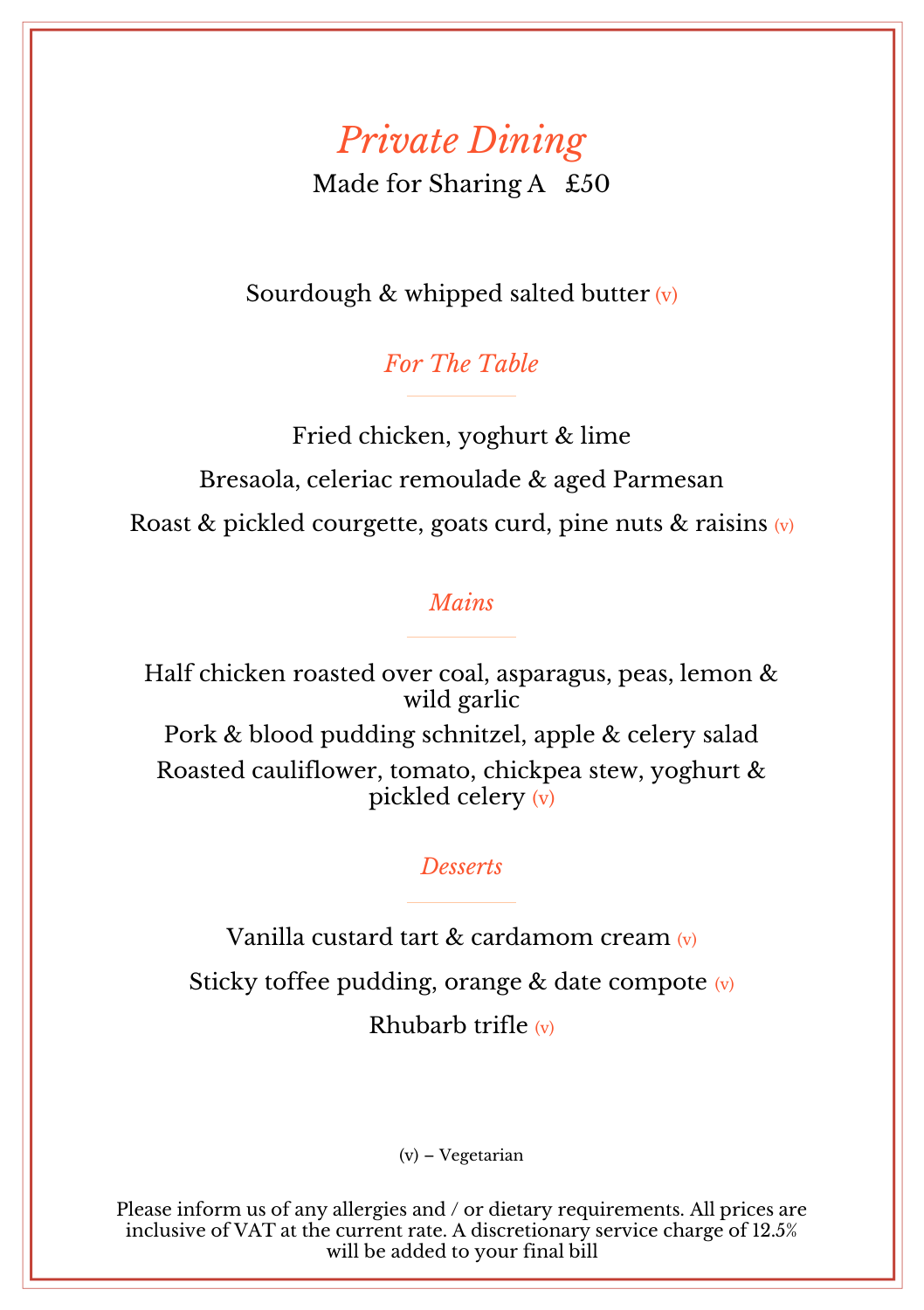# *Private Dining*

Made for Sharing B £60

Sourdough & whipped salted butter  $(v)$ 

*For The Table*

Crab cakes, Old Bay seasoning, lemon aioli Cured salmon, potato rosti, sesame, citrus & seaweed Grilled asparagus, deep fried egg, sauce ravigote  $(v)$ 

#### *Mains*

Monkfish & potato curry, spinach, spring onion & lime Roasted cauliflower, tomato, chickpea stew, yoghurt & pickled celery (v) Slow roasted lamb shoulder cooked in chermoula spices, yogurt, flatbread, pickled onion

#### *Desserts*

Vanilla custard tart & cardamom cream (v) Sticky toffee pudding, orange & date compote  $(v)$ Rhubarb trifle (v)

(v) – Vegetarian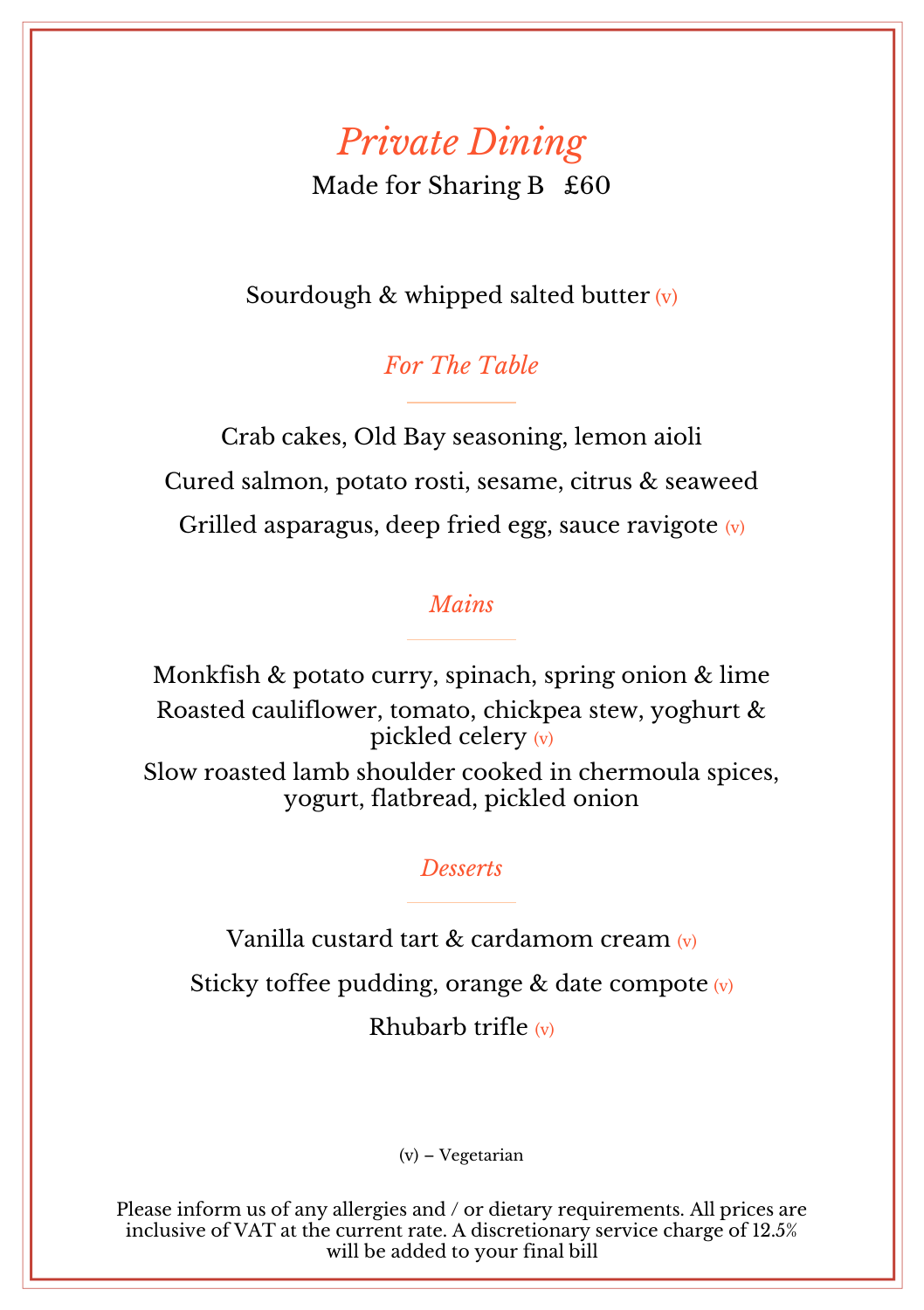### *Private Dining* Tasting Menu £75

Sourdough  $&$  whipped salted butter  $(v)$ 

Cured salmon, potato rösti, sesame, citrus & seaweed

Sirloin Steak au poivre, fries, shallot & parsley salad

Selection of English cheese with condiments  $(v)$ 

Vanilla custard tart & cardamom cream (v)

(v) – Vegetarian